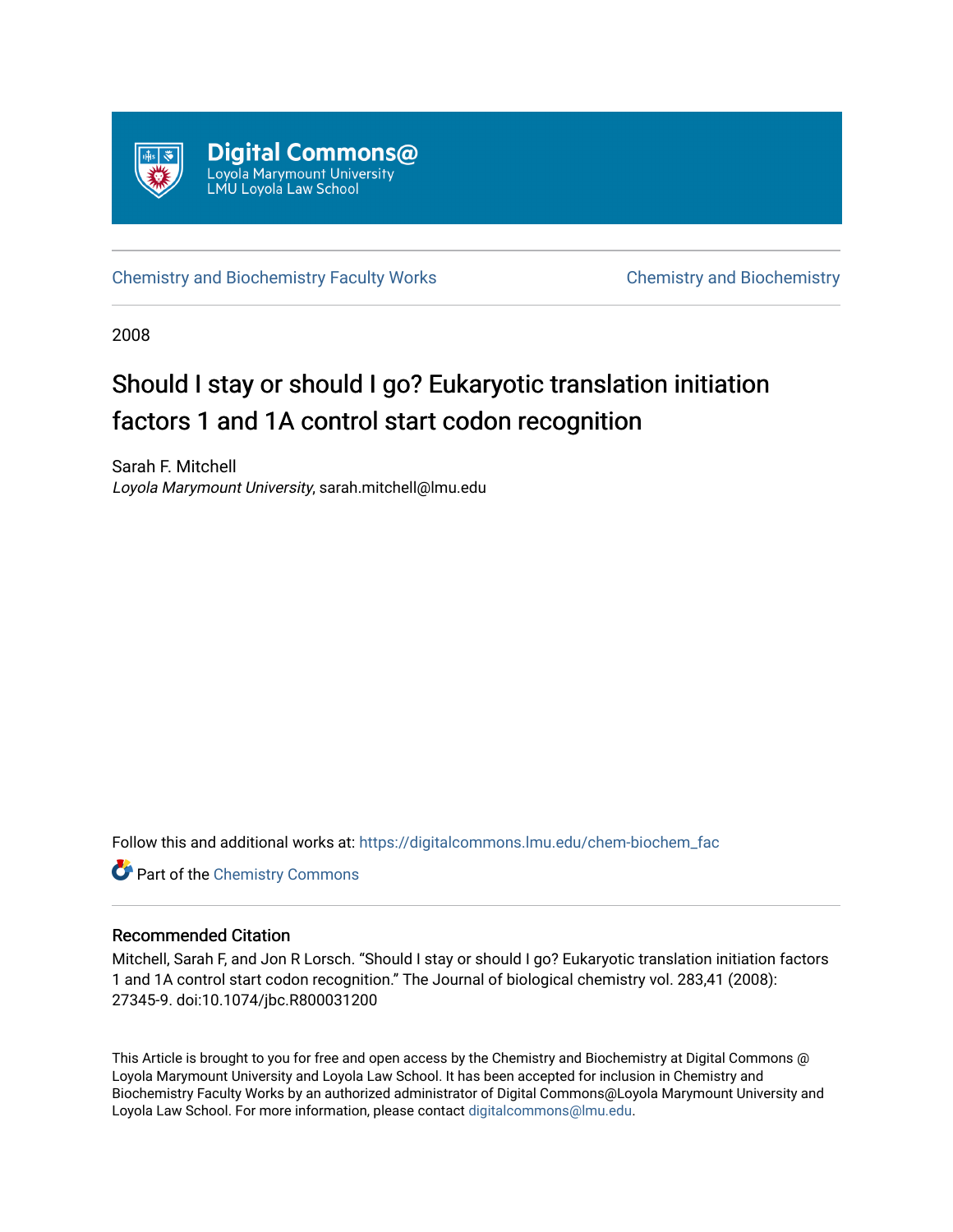THE JOURNAL OF BIOLOGICAL CHEMISTRY VOL. 283, NO. 41, pp. 27345–27349, October 10, 2008 © 2008 by The American Society for Biochemistry and Molecular Biology, Inc. Printed in the U.S.A.

# **Should I Stay or Should I Go? Eukaryotic Translation Initiation Factors 1 and 1A Control Start Codon Recognition\***

Published, JBC Papers in Press, June 30, 2008, DOI 10.1074/jbc.R800031200 **Sarah F. Mitchell and Jon R. Lorsch** *From the Department of Biophysics and Biophysical Chemistry, Johns Hopkins University School of Medicine, Baltimore, Maryland 21205*

**Start codon selection is a key step in translation initiation as it sets the reading frame for decoding. Two eukaryotic initiation factors, eIF1 and eIF1A, are key actors in this process. Recent work has elucidated many details of the mechanisms these factors use to control start site selection. eIF1 prevents the irreversible GTP hydrolysis that commits the ribosome to initiation at a particular codon. eIF1A both promotes and inhibits commitment through the competing influences of its two unstructured termini. Both factors perform their tasks through a variety of interactions with other components of the initiation machinery, in many cases mediated by the unstructured regions of the two proteins.**

Translation initiation begins the final major step in gene expression and is a highly regulated process. Initiation entails the formation of a functional ribosomal complex (80 S in eukaryotes) with an initiator methionyl-tRNA (Met-tRNA<sub>i</sub>) bound in the P-site, its anticodon base-paired to the start codon of an mRNA, poised to begin peptide synthesis. Formation of the initiation complex is promoted and regulated by a number of non-ribosomal proteins called initiation factors  $(IFs<sub>1</sub><sup>2</sup> or for$ eukaryotes, eIFs).

Many details of eukaryotic translation initiation have been elucidated over the last three decades using genetic, biochemical, and structural techniques. As this review focuses on the roles of eIF1 and eIF1A in start site selection, only a brief overview of the entire process will be given (Fig. 1). For a more complete description, see one of several recent comprehensive reviews  $(1-3)$ . Met-tRNA<sub>i</sub> is delivered to the P-site of the small (40 S) ribosomal subunit in the form of a ternary complex (TC) including GTP and the trimeric GTPase eIF2, forming the 43 S pre-initiation complex (PIC) in a process promoted by eIF1, eIF1A, and eIF3. The 43 S PIC then binds the 5'-end of an mRNA with the help of eIF3, eIF4A, eIF4B, and eIF4F, creating the 48 S PIC. The mRNA is thought to be circularized through

the interactions of PABP with the  $3'$ -poly(A) tail of the mRNA and the eIF4F 5'-cap-binding complex. The complex is then believed to scan along the mRNA in search of the start codon in an ATP-dependent process. During this search, eIF2 partially hydrolyzes its bound GTP with the help of the GTPase-activating factor eIF5. Prior to start codon recognition, the resultant phosphate ion is not released, producing GTP- and GDP·P<sub>i</sub>bound states of the factor, possibly in equilibrium (4). Upon identification of the start codon, the phosphate is released, making GTP hydrolysis irreversible and committing the complex to proceeding with initiation at that site on the mRNA. After eIF2GDP release, the 60 S subunit can join the 40 S subunit with the help of a second GTPase, eIF5B. When eIF5B·GDP dissociates after subunit joining, the initiation complex is complete and ready to begin the elongation phase of translation.

In eukaryotic cells, at least twelve factors, composed of over two dozen polypeptides, are required for initiation complex formation. The same end is achieved by three IFs in bacterial cells. Why is there such a discrepancy between domains for accomplishing virtually the same goal? One important mechanistic difference between initiation in bacteria and eukaryotes is the method of start site selection. Bacterial mRNAs contain a Shine-Dalgarno sequence that base pairs to the 16 S rRNA, holding the mRNA in place so that the start codon is recognized. No such complementary sequences are found in eukaryotic messenger and ribosomal RNAs. Instead, a PIC searches the 5'-untranslated region of the mRNA for the start codon, usually the 5'-most AUG. Consensus sequences have been found in a variety of eukaryotic organisms (5–7) but have not been shown to base pair to rRNA. Rather, the scanning PIC responds to a set of less obvious and less well understood signals that occur upon start codon recognition. The importance of heeding such signals is obvious. Initiation at an incorrect codon will most likely make a completely miscoded protein, wasting the cell's valuable resources and creating a potentially toxic peptide.

Evolution has solved the problem of start codon recognition in eukaryotes with a rather baroque mechanism. Start site recognition is not the job of a single factor but is instead achieved through the cooperative actions of many. This, of course, makes the problem of understanding how the system works that much more challenging. Despite these difficulties, great progress has been made in understanding the roles of individual factors and the mechanisms of their action in start site selection. The picture that has developed over the last few years is one of a constantly changing PIC in which factors interact with a shifting array of different partners as they progress through the steps of initiation. Even the smallest of proteins, 12-kDa eIF1 and 17-kDa eIF1A, interact with a number of other components throughout the process, reaching out their unstructured termini (Fig. 2) to communicate. Between them, these two factors participate in factor recruitment, scanning of the 5'-untranslated region, restraining and promoting GTP hydrolysis and P<sub>i</sub> release, controlling key conformational rearrangements of the complex, and subunit joining. Recent work has made it clear that the roles of eIF1 and eIF1A in start codon recognition are



<sup>\*</sup> This work was supported, in whole or in part, by National Institutes of Health Grants GM62128 and DK078633 from NIGMS and NIDDK. This minireview will be reprinted in the 2008 Minireview Compendium, which will be avail-

able in January, 2009. <sup>1</sup> To whom correspondence should be addressed. E-mail: jlorsch@jhmi.edu.

 $2$  The abbreviations used are: IF, initiation factor; eIF, eukaryotic IF; TC, ternary complex; PIC, pre-initiation complex; MFC, multifactor complex; cryo-EM, cryoelectron microscopy; NTT, N-terminal tail; CTT, C-terminal tail; NTD, N-terminal domain; PABP, poly(A)-binding protein.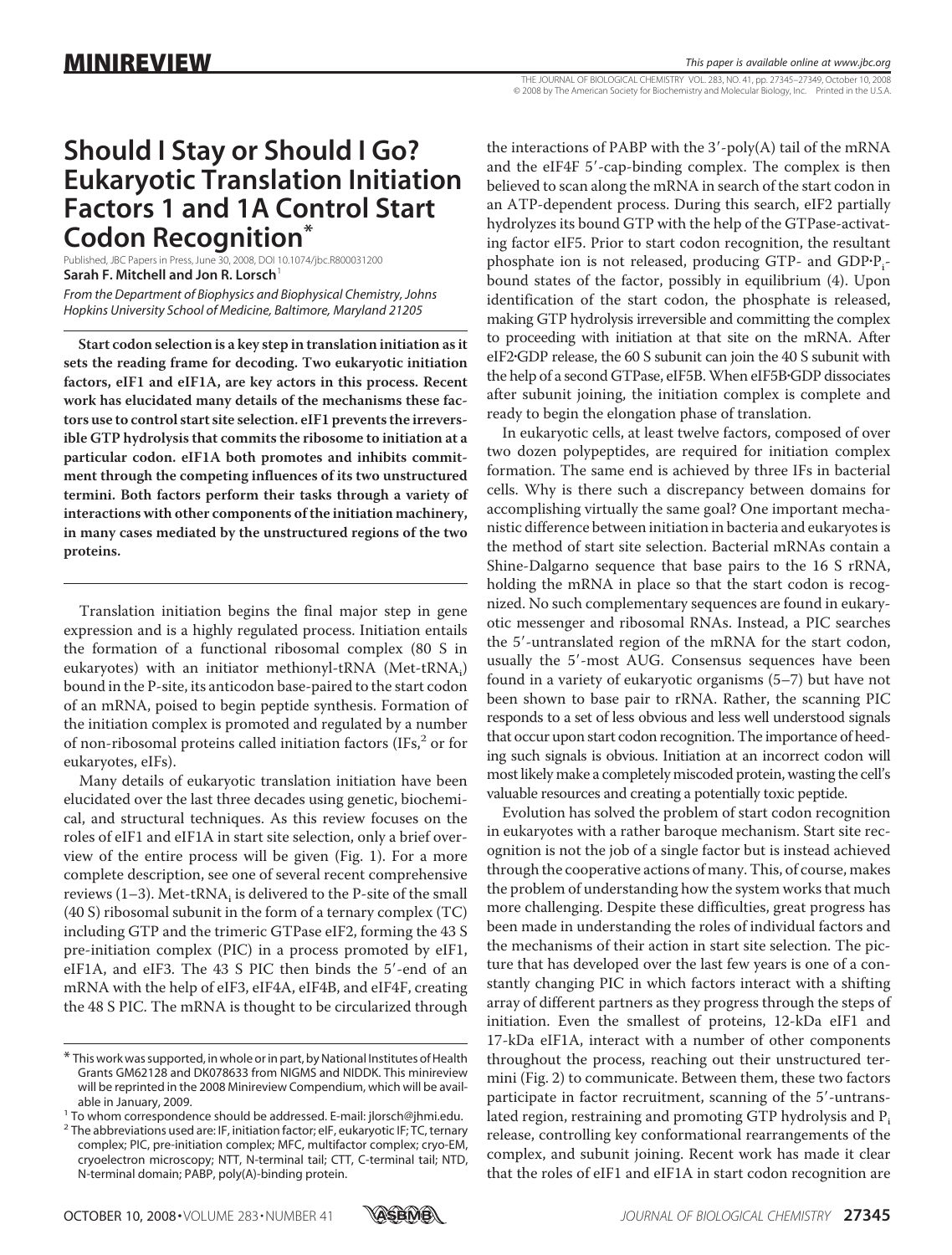

FIGURE 1. **Model of eukaryotic translation initiation.** The first step of translation initiation is the binding of a TC composed of eIF2, GTP, and Met-tRNA $_{{\sf i}}^{{\sf Met}}$  to the 40 S ribosomal subunit forming the 43 S PIC. TC may bind the 40 S subunit as part of the MFC along with eIF1, eIF5, and eIF3. eIF1A also binds and facilitates MFC recruitment. The N- and C-terminal tails of eIF1 and eIF1A are represented in *green* and *pink*, respectively. Although their locations in the complex are not known, some proposed interactions are shown here. The PIC then binds mRNA with the help of eIF3, the eIF4F complex, eIF4B, and PABP. For clarity, these factors are not shown. The complex scans the mRNA for the start codon. During this time, GTP bound to eIF2 can be hydrolyzed with the help of eIF5, but this reaction is reversible because phosphate is not released. During the scanning process, the PIC is in an open state, which is in equilibrium with a closed state that is not capable of scanning but is able to investigate the codon in the P-site. In thisfigure, the closed state is represented by a *lock*, holding the mRNA in place. When an AUG codon is identified in the P-site, the equilibrium shifts toward the closed state. eIF1 dissociates from the 40 S ribosome, and the phosphate ion bound to eIF2 can now be released, making hydrolysis irreversible and committing the PIC to initiate translation at the codon currently in the P-site. After dissociation from the ribosome, eIF1 may remain bound to the PIC through an interaction with eIF3 (29). After eIF2GDP and eIF5 dissociate, the 60 S subunit joins the 40 S subunit with the help of the GTPase eIF5B. The 80 S initiation complex is now ready to begin the elongation phase of translation. Factors in this figure are not drawn to scale to make the smaller factors visible.

intimately linked, and this review will focus on the workings of these proteins in this key step in genetic decoding.

### **Searching for the Start Codon**

One of the first functions attributed to eIF1 and eIF1A was facilitating TC binding to the 40 S ribosome (8–13). In addition to assisting TC recruitment, eIF1 and eIF1A facilitate recruitment of one another by binding cooperatively to the 40 S subunit (14). eIF1A was also shown to have other functions that promote the formation of PICs, including dissociating 40 S dimers (15) and recruiting mRNA (8).

Early genetic work identified eIF1 as an essential player in start codon recognition (16, 17). A screen for suppressors of a mutation in the start codon of the *HIS4* gene identified mutations in eIF1 that produced a Sui<sup>-</sup> (suppressor of initiation codon mutations) phenotype (17). These mutations allow initiation to occur at an site. The ability of eIF1 to ensure correct identification of the start codon was further demonstrated by its ability to suppress a Sui<sup>-</sup> mutation in eIF5 when overexpressed (18). More recently, genetic studies have identified Sui<sup>-</sup> mutants of eIF1A, as well as mutants that read through a start codon, a phenotype called leaky scanning (19). The leaky scanning phenotype of the eIF1A mutants and the ability of eIF1 to suppress initiation at non-AUG codons suggested that eIF1 and eIF1A might act in antagonistic ways, with eIF1 being responsible for preventing premature engagement with putative start codons and eIF1A facilitating pausing at the correct start codon long enough to proceed with downstream initiation events. Biochemical data have supported this good cop/bad cop model for the actions of these factors but also revealed a surprising amount of complexity in their mechanisms.

in-frame UUG near the correct start

The inhibitory action of eIF1 targets GTP hydrolysis by eIF2. In the absence of eIF1, the rate of eIF5 stimulated GTP hydrolysis is the same, regardless of the presence of mRNA on the PIC (20). The addition of eIF1 decreases the amount of GTP hydrolysis observed in the absence of mRNA. In the presence of cap-bound eIF4F and eIF1, eIF1A, and eIF3, hydrolysis in the absence of a start codon is reduced by 80% (21). Phosphate release was later identified as the point at which eIF1 inhibits overall GTP hydrolysis prior to start codon recognition (4).

The importance of both factors in start codon selection was indicated by primer extension ("toeprinting") studies, which allow the positions of PICs on mRNAs to be determined. These experiments revealed that in the absence of both eIF1 and eIF1A, the 40 S subunit is located very close to the 5'-cap of the mRNA and is unable to locate the start codon. The addition of eIF1 removes these complexes, but eIF1A is required for the proper start codon to be found (22). This result is consistent with eIF1 acting as a negative regulator of incorrectly located PICs and with eIF1A acting to stabilize properly formed complexes. Primer extension studies also showed that complexes can form at the near-cognate AUU codon in the absence of eIF1 (23), further indicating that eIF1 is involved in distinguishing between cognate and near-cognate start codons. Both eIF1 and eIF1A also help differentiate between start codons in a "good" context, *i.e.* the Kozak consensus sequence surrounding many

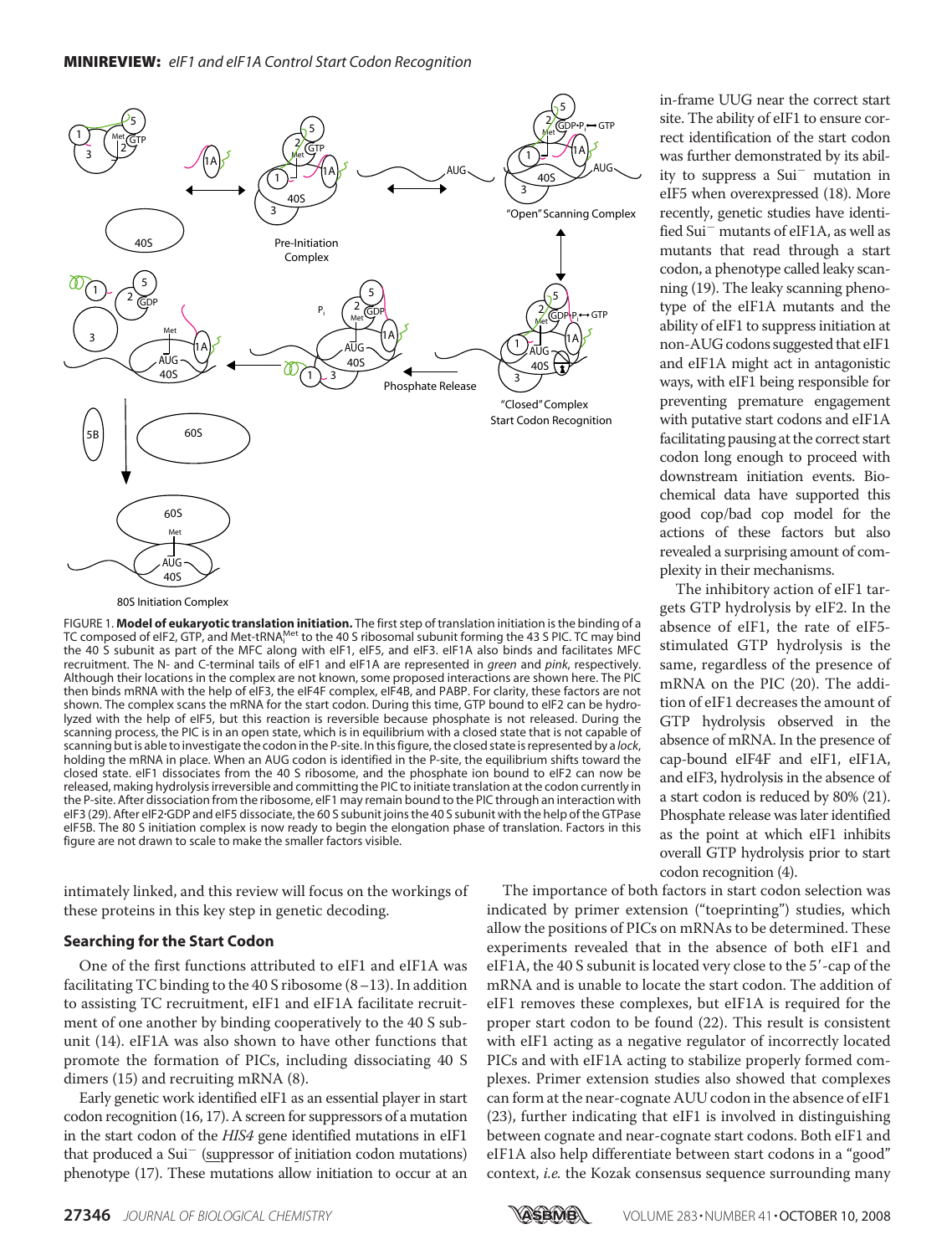

FIGURE 2. **NMR structures of eIF1 and eIF1A.** *a*, the solution structure of human eIF1 (36) is represented in rainbow coloring, from *red* at the C terminus to *blue* at the N terminus. The ensemble of structures consistent with the NMR data is overlaid to accentuate the unstructured nature of the N-terminal tail. *b*, the solution structure of human eIF1A (44) is represented as described for *a*. Note that both the N- and C-terminal regions of eIF1A are unstructured.

start codons in mammals (5), and a "bad" context. In the absence of eIF1A, PICs are able to scan through good context AUG codons, and in the absence of eIF1, a PIC is more likely to stop at an AUG codon in a bad context, consistent with roles as positive and negative regulators of start codon recognition, respectively (23). The authors of this work speculated that the two factors might influence the equilibrium of the PIC between two states. In one state, which they called the "open" state, the complex is able to scan the mRNA, and base pairing with the tRNA cannot occur. In the other conformation, the "closed" state, the complex can no longer scan the mRNA, and the tRNA is able to interact with the P-site codon. The existence of such an equilibrium has been supported by a growing body of genetic, biochemical, and structural data.

Kinetic studies of the stability of eIF1A in PICs, which probe the strength of interactions between the factor and other components in the complex, provided the first evidence that two types of complexes exist and that eIF1A plays a key role in determining the balance between the two (24). In the presence of both eIF5 and an AUG codon, the equilibrium between these two states is shifted toward the one in which eIF1A makes more favorable interactions. Mutations in both eIF1A and eIF5 that increase initiation at non-AUG codons *in vivo* strengthen this shift in the presence of a UUG codon and weaken it in the presence of an AUG codon. In addition, mutants of eIF1A that have a leaky scanning phenotype strongly shift the equilibrium toward the state in which eIF1A makes fewer stabilizing interactions (25). When eIF1A is bound more tightly, a reduction in

#### MINIREVIEW: *eIF1 and eIF1A Control Start Codon Recognition*

the conformational freedom of its C terminus is also observed, indicating that a structural change has taken place in which this region has become more confined (24, 25). These data are consistent with a model in which the more tightly bound state is the closed one and the less tightly bound state is the open, scanning-competent complex.

Primer extension studies also support a role for eIF1A in maintaining this equilibrium. A mutation in eIF1A leads to the formation of a PIC that stalls on the mRNA between the 5'-cap and the start codon (19). This error is thought to be due to a scanning defect, consistent with a role for eIF1A in maintaining an open, scanning-competent complex.

Recent structural studies may have actually captured pictures of the open and closed states. Cryoelectron microscopy (cryo-EM) reconstructions of the yeast 40 S ribosomal subunit alone and with eIF1 and/or eIF1A bound demonstrate that these factors alter the accessibility of the mRNA binding channel. When both factors are bound, the "latch" region of the channel is no longer visible, and a new connection is formed between the head and shoulder on the back side of the subunit (26). This conformation would likely promote mRNA binding and allow the ribosome to move more easily across the mRNA. A similar result was achieved in a cryo-EM reconstruction of the 40 S subunit bound to eIF1A and the multifactor complex (MFC), which is composed of eIF1, eIF3, eIF5, and TC (27). These results are consistent with earlier hydroxyl radical cleavage studies that suggested that structural changes occur in the mRNA binding region of the ribosome upon association of eIF1 (28).

The unstructured N and C termini of eIF1A have been identified as particularly important for proper maintenance of the equilibrium between the open and closed states. Interestingly, the two termini take on opposite roles, with mutations in the N-terminal tail (NTT) causing leaky scanning phenotypes and acting as suppressors of Sui<sup>-</sup> mutations and with mutations in the C-terminal tail (CTT) producing Sui<sup>-</sup> phenotypes (19, 25). Like a molecular version of Dr. Doolittle's two-headed pushmipullyu, the ends of eIF1A are moving toward opposing goals, but instead of reaching a stalemate, the factor is able to walk the fine line between moving past near-cognate codons and identifying the subtly different cognate start codon.

#### **Response to Start Codon Recognition**

Once the start codon has finally been found, how does translation initiation proceed if eIF1 is preventing conversion of GTP to GDP and subsequent commitment of the complex? Fluorescence resonance energy transfer-based studies revealed that a conformational change takes place in the PIC upon start codon recognition, causing the C termini of eIF1 and eIF1A to move away from each other (29). This conformational change is followed by dissociation of eIF1 from the complex, which in turn allows phosphate release to occur (4, 29). eIF2·GDP, most likely in complex with eIF5, can then dissociate from the PIC, which allows downstream events to proceed.

Recent*in vivo* and *in vitro* data have substantiated the importance of eIF1 release by demonstrating that mutations in eIF1 that produce Sui<sup>-</sup> phenotypes lower the affinity of the factor for the 40 S subunit, cause it to dissociate more easily, and lead to an increased rate of  $\mathrm{P_{i}}$  release (30). These Sui $^{-}$  phenotypes can

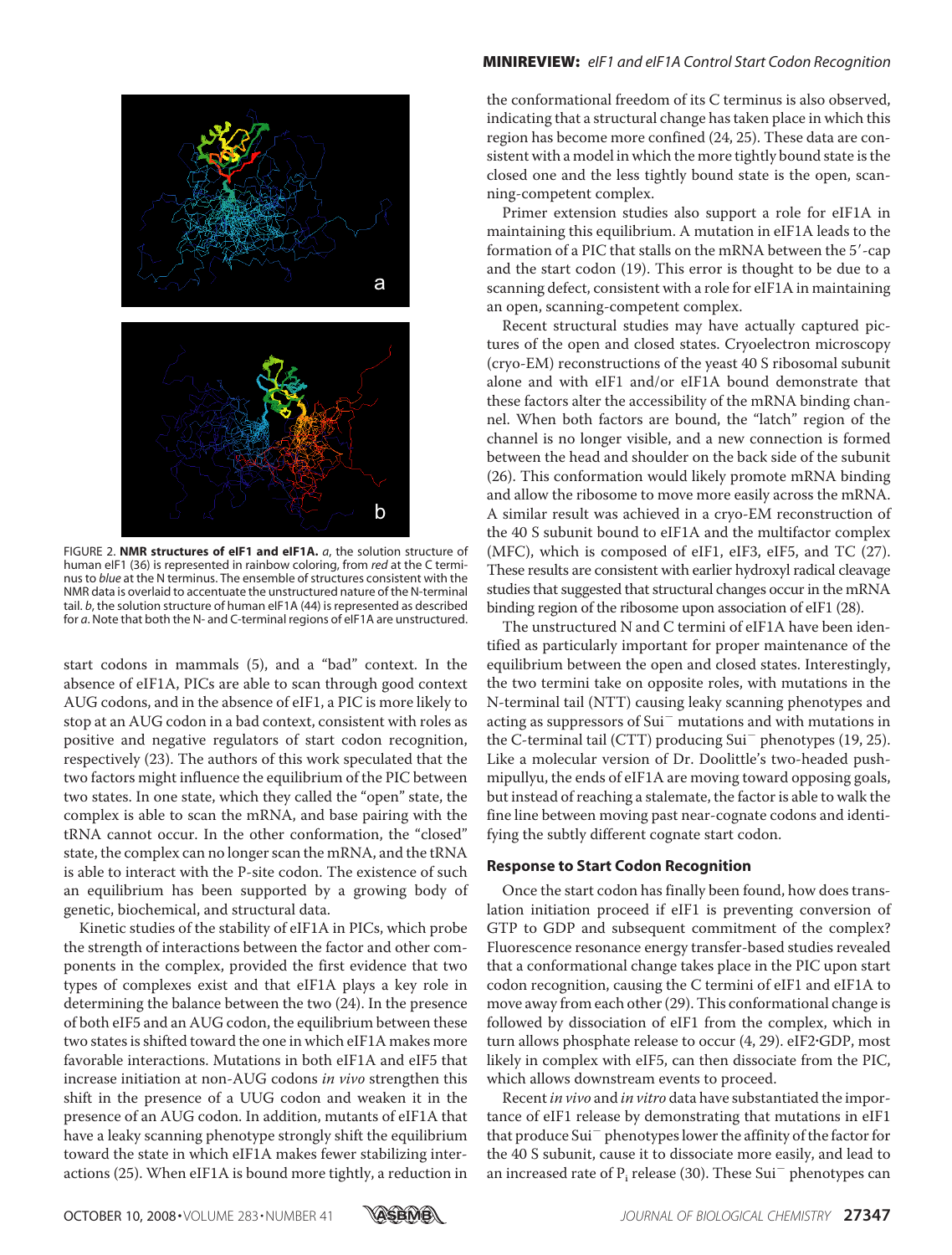#### MINIREVIEW: *eIF1 and eIF1A Control Start Codon Recognition*

be reduced by overexpression of the mutant factors presumably because mass action causes an increase in PIC-bound eIF1 (30). Structural data also support the proposal that the PIC rearranges to the closed state after eIF1 dissociation. Cryo-EM reconstructions of the 40 S complexes revealed that eIF1 and eIF1A synergistically induce the open conformation and that neither alone is able to produce this state. In fact, in the 40 S subuniteIF1A complex, there is actually an increase in the density of the latch of the mRNA binding channel compared with the unoccupied 40 S subunit, suggesting that this complex is even more closed than the naked subunit (26). Release of eIF1 after start codon recognition would leave eIF1A alone in the PIC, and based on these cryo-EM data, it would be unable to stabilize the open state of the complex, causing it to revert to the closed, scanning-arrested form.

From the description above, it would seem as if eIF1 were the key player in start site selection and eIF1A an overeager factor that must be restrained until the proper moment, but this would be too harsh a judgment of eIF1A. In fact, eIF1A seems to be intimately involved in giving eIF1 permission to leave its post. NTT mutations in eIF1A that suppress the Sui<sup>-</sup> phenotypes of mutations in other factors slow both the conformational change that occurs upon start codon recognition and the subsequent release of eIF1 (30). The sum of the data presented here and above suggests that an increase in stabilizing interactions between eIF1A and the PIC is a key step in start codon recognition that is likely required for efficient eIF1 release (29, 30).

#### **Factor Interactions**

Just as for the termini of eIF1A, the two ends of eIF1 play important roles in the events surrounding start codon recognition. The ability of eIF1 to promote MFC binding to the ribosome is mediated through its two ends. The presence of a FLAG tag at either end reduces binding of the factor to eIF3 and the 40 S subunit and eliminates its ability to bind to eIF2 and eIF5 (31), and mutations in both the N and C termini have been found to reduce the efficiency of PIC formation *in vivo* and *in vitro* (30). Because of the unstructured nature of both the CTT and NTT of eIF1A and the NTT of eIF1, these regions have a large degree of conformational flexibility, potentially allowing them to interact with a variety of other factors during translation initiation. It is likely that the unstructured nature of the termini of eIF1 and eIF1A increases their reach both physically across the ribosome and functionally throughout the initiation pathway. The terminal regions are not conserved in the bacterial ortholog of eIF1A, IF1, suggesting that they play roles specific to eukaryotic translation, consistent with their abilities to interact with factors without bacterial counterparts (eIF2, eIF3, and eIF5).

The CTT of eIF1A promotes MFC recruitment to the 40 S subunit, whereas the NTT, which also interacts with components of the MFC, is not necessary for recruitment of these factors to the PIC (19). This discrepancy suggests that the NTT interactions might be necessary at a later step of translation initiation such as scanning or start codon identification (32). Based on these observations, it was suggested that eIF1A has a modular structure, in which the central OB-fold serves as a 40 S binding domain, whereas the termini are able to interact with a variety of factors. Considering that the termini of eIF1 and

eIF1A are involved in both start site selection and protein-protein interactions, these interactions may be key for transfer of the "go" signal from the start codon to the factors responsible for GTP hydrolysis. Prior to start codon recognition, eIF1 and eIF1A interact on the 40 S subunit (14). After start codon recognition, eIF1 is released, and eIF1A interacts, either directly or indirectly, with eIF5 (29). One appealing but unproved possibility is that when eIF1 is ejected from the PIC, breaking its interaction with eIF1A, eIF1A is freed to interact with eIF5, and this new interaction is involved in triggering  $P_i$  release from eIF2. An arginine in the N terminus of eIF5 has been proposed to act as an arginine finger to activate GTP hydrolysis by eIF2  $(33, 34)$ , and thus, it seems possible that eIF5 might hinder  $P_i$ release by virtue of its binding in the GTPase active site and that the interaction with eIF1A might cause it to alter position or conformation enough to allow  $P_i$  to dissociate.

It has been suggested that eIF1 may also serve as a link between the start codon and eIF5 (35). NMR studies have shown an interaction between eIF5 and eIF1 at the latter's NTT and a region composed of basic and hydrophobic residues. The direct interaction between eIF1 and eIF5 is not observed under all conditions (35, 36), but the two may be in close proximity on the PIC. Both bind to eIF3c in the MFC, which could promote a direct or indirect interaction. Although most of the body of eIF3 is located on the solvent-exposed side of the 40 S subunit (37, 38), whereas the factors are bound to the interface side, an unidentified portion of eIF3 has been shown to reach around toward the intersubunit face where it might be close enough to interact with eIF1 or eIF5 (37). Mutations in eIF3 with  $\mathrm{Sui}^-$  and suppressor of Sui<sup>-</sup> phenotypes suggest that this factor also plays a role in start site selection (18).

A competitive interaction between eIF1 and eIF5 for eIF2 has also been suggested because of structural similarity between the N-terminal domain (NTD) of eIF5 and factors eIF1 and eIF2 $\beta$ (39). This finding led the authors to suggest that these three protein domains compete for binding to eIF2 $\gamma$ . Their model suggests that eIF1 interacts with eIF2 $\gamma$ , preventing eIF5-stimulated GTP hydrolysis until the MFC binds the 40 S ribosome, at which point the eIF5 NTD replaces eIF1 in interacting with eIF2 $\gamma$ , promoting reversible GTP hydrolysis. After start codon selection and GTP hydrolysis, eIF2 $\beta$  could take the place of the eIF5 NTD, helping eIF2 to dissociate from the PIC. Moving eIF5 away from the GTPase center of eIF2 could also serve to remove a physical barrier for  $P_i$ , allowing  $P_i$  release upon start codon recognition. This change of binding partners could be promoted by the interaction between eIF1A and eIF5.

eIF1 is not the only factor with a competitive spirit. Directed hydroxyl radical probing showed that eIF3j, a loosely bound subunit of eIF3, binds to themRNA binding channel and the A-site of the ribosome. eIF3j displays negative cooperativity with eIF1A and, in the absence of TC, with mRNA in binding the 40 S subunit (40). The consequences of this competition are not yet fully understood, but because eIF3j is not an essential protein in yeast, it may be that this interaction is required only for the translation of select mRNAs or for fine-tuning of the process.

If these possible interactions are not enough to make your head spin, another factor has been thrown into the equation. eIF4G, part of the eIF4F 5'-cap binding complex, has been